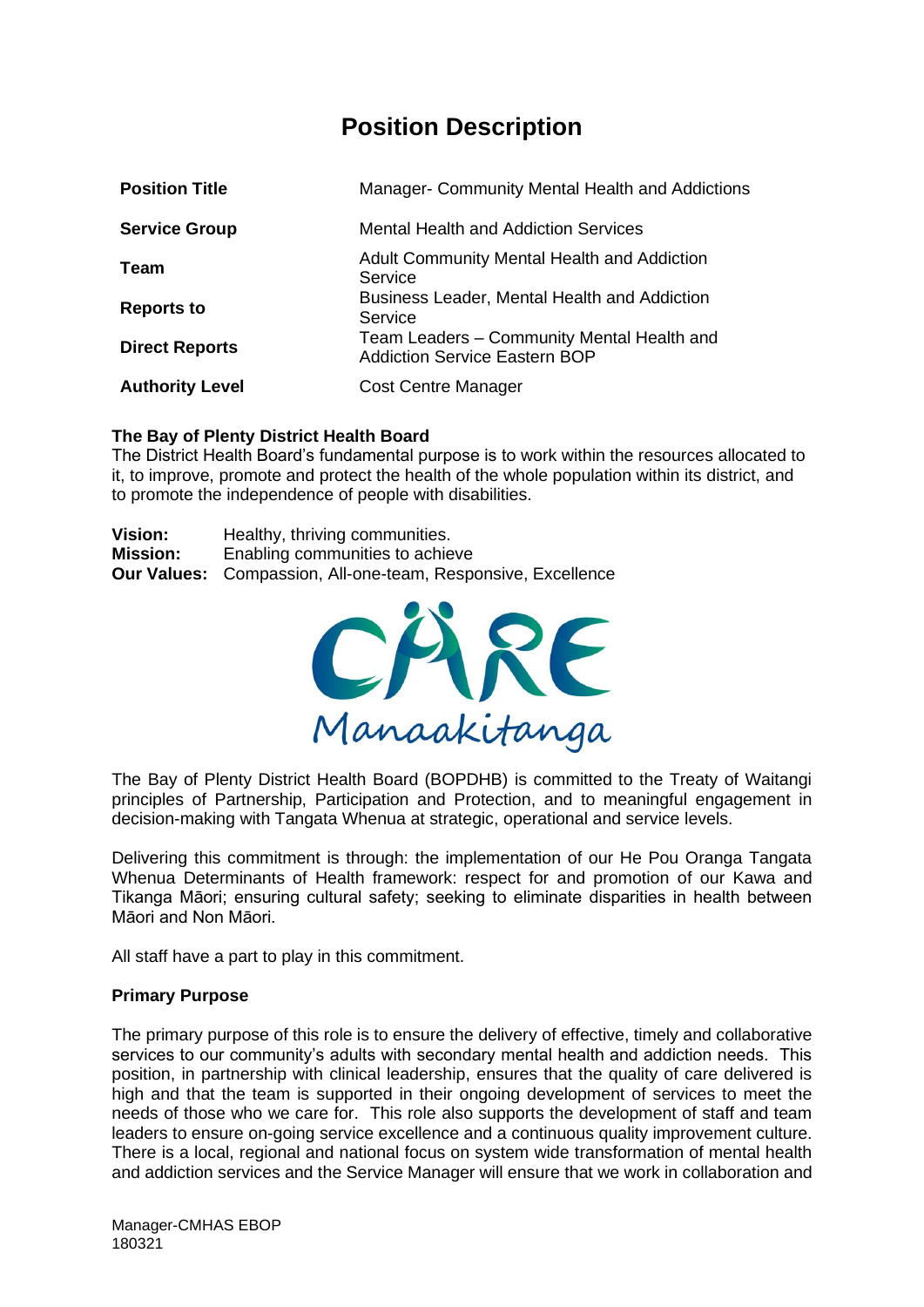partnership with the relevant PHO, NGO, iwi, whānau and other stakeholders to develop integrated service delivery options.

This role also has a component of supporting the Mental Health and Addiction Services Quality and Patient Safety Manager and Cluster Leadership by supporting and leading work with all the Mental Health and Addcitions Services in the EBOP in relation to:

- health and safety
- continuous quality improvement
- risk and hazard management
- serious incident reviews
- quality assurance and compliance

The position holder will demonstrate:

- A high level of commitment to provision of quality services
- Sound clinical judgement
- Demonstrated leadership skill
- An understanding of the current health system, priorities and environment.

| <b>Key Responsibilities</b>                                                                                                                                                                                                                                                                | <b>Outcomes</b>                                                                                                                                                                                                                                                                                                                                                                                                                                                                                                                                                                                                                                                                                                                                                                                                                                                                                                                                                                                                                                                                                                                                                                                  |  |
|--------------------------------------------------------------------------------------------------------------------------------------------------------------------------------------------------------------------------------------------------------------------------------------------|--------------------------------------------------------------------------------------------------------------------------------------------------------------------------------------------------------------------------------------------------------------------------------------------------------------------------------------------------------------------------------------------------------------------------------------------------------------------------------------------------------------------------------------------------------------------------------------------------------------------------------------------------------------------------------------------------------------------------------------------------------------------------------------------------------------------------------------------------------------------------------------------------------------------------------------------------------------------------------------------------------------------------------------------------------------------------------------------------------------------------------------------------------------------------------------------------|--|
| 1. Leadership and teamwork<br>To promote and demonstrate a pro-active<br>management and leadership style to all<br>staff within area of responsibility to ensure<br>excellent working practices, a supportive<br>and<br>commitment<br>environment<br>to<br>continuous quality improvement. | Ensures partnership under Te Tiriti o<br>$\bullet$<br>Waitangi is central to equitable service<br>delivery<br>Provides clear leadership to the team<br>$\bullet$<br>leaders and team and fosters a positive<br>team culture to ensure a safe and<br>supportive work environment within the<br>Service Team.<br>Promotes effective teamwork.<br>Maintains<br>regular<br>effective<br>and<br>$\bullet$<br>communication with the Business Leader<br>Clinical Director, Nurse Leader and Allied<br>Health Leader.<br>Develops, monitors<br>and<br>reports<br>$\bullet$<br>effectiveness of service delivery through<br>robust key performance indicators.<br>with<br>Works<br>team<br>leaders<br>through<br>$\bullet$<br>continuous quality improvement to ensure<br>that professionally high standards of<br>operational and clinical processes and<br>adherence to the BOPDHB and MH&AS<br>policies and protocols are maintained.<br>Ensures that Health & Safety principles<br>$\bullet$<br>and policies are adhered to for the<br>protection of clients, staff and the public.<br>staff<br>with<br><b>Ensures</b><br>compliance<br>professional standards, registration and<br>codes of ethics. |  |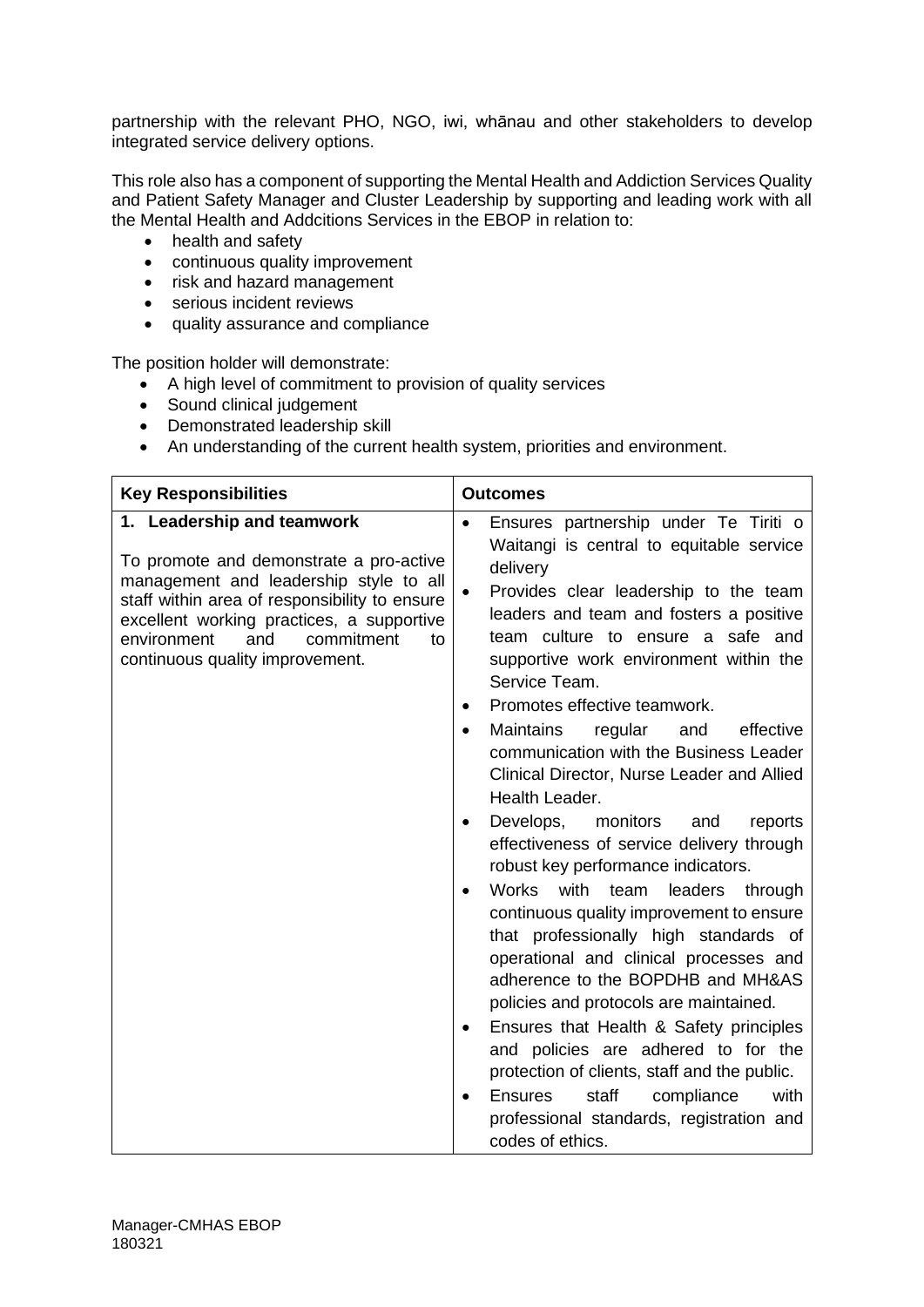|                                                                  | Ensures that the service uses strategies<br>to engage meaningfully and work in<br>partnership with service users and their<br>families/whānau focusing on service<br>user's strengths to support recovery and<br>well-being.<br>Provide visible leadership across MH&AS<br>teams in the EBOP to support the cluster<br>leadership |
|------------------------------------------------------------------|-----------------------------------------------------------------------------------------------------------------------------------------------------------------------------------------------------------------------------------------------------------------------------------------------------------------------------------|
| 2. Service Co-ordination                                         | Implements systems which support a<br>$\bullet$                                                                                                                                                                                                                                                                                   |
| Coordinate activities to ensure that client                      | positive and functional interface with all                                                                                                                                                                                                                                                                                        |
| met in accordance<br>needs are<br>with                           | other services across the continuum and                                                                                                                                                                                                                                                                                           |
| appropriate professional standards, and                          | sectors.                                                                                                                                                                                                                                                                                                                          |
| that care delivery is planned, individualised,<br>and proactive. | Supports Team Leaders where required<br>٠<br>for<br>the<br>day-to-day<br>operational                                                                                                                                                                                                                                              |
|                                                                  | management of the service.                                                                                                                                                                                                                                                                                                        |
|                                                                  | Ensure that team leaders co-ordinate                                                                                                                                                                                                                                                                                              |
|                                                                  | daily work patterns of the specialist team                                                                                                                                                                                                                                                                                        |
|                                                                  | and<br>ensures<br>team<br>processes<br>are<br>consistent and documented. (e.g. care                                                                                                                                                                                                                                               |
|                                                                  | planning)                                                                                                                                                                                                                                                                                                                         |
|                                                                  | Works<br>collaboratively with<br>partners                                                                                                                                                                                                                                                                                         |
|                                                                  | (including)<br>service<br>whānau,<br>users,                                                                                                                                                                                                                                                                                       |
|                                                                  | NGO/Primary/Community providers and                                                                                                                                                                                                                                                                                               |
|                                                                  | other agencies) to ensure effectiveness of<br>the<br>service<br>appropriate<br>and                                                                                                                                                                                                                                                |
|                                                                  | improvements                                                                                                                                                                                                                                                                                                                      |
|                                                                  | Ensures clinical policy and practice is                                                                                                                                                                                                                                                                                           |
|                                                                  | applied appropriately and consistently to                                                                                                                                                                                                                                                                                         |
|                                                                  | ensure client/family/Whānau and staff are                                                                                                                                                                                                                                                                                         |
|                                                                  | managed safely.<br>Accepts responsibility for ensuring that                                                                                                                                                                                                                                                                       |
|                                                                  | incidents and accidents are documented                                                                                                                                                                                                                                                                                            |
|                                                                  | and action is taken to address these.                                                                                                                                                                                                                                                                                             |
|                                                                  | Communicates learnings<br>the<br>across<br>service as appropriate.                                                                                                                                                                                                                                                                |
|                                                                  | Recognises the service users and their<br>٠                                                                                                                                                                                                                                                                                       |
|                                                                  | families/Whānau as part of the wider                                                                                                                                                                                                                                                                                              |
|                                                                  | community and ensures that this is<br>reflected within service practice                                                                                                                                                                                                                                                           |
| <b>Management of Resources -</b><br>3.                           | Guide and collaborate with team leaders<br>$\bullet$                                                                                                                                                                                                                                                                              |
| including Personnel Management                                   | ensure that staff are effectively<br>to                                                                                                                                                                                                                                                                                           |
| To<br>maximize the use<br>0f<br>resources,                       | managed within available resources.                                                                                                                                                                                                                                                                                               |
| including personnel, to ensure consistent,                       | Develops a flexible and responsive                                                                                                                                                                                                                                                                                                |
| high-quality, professional service delivery is<br>maintained.    | system for the organisation of staff<br>levels/resources, which is adaptable to                                                                                                                                                                                                                                                   |
|                                                                  | client, staff and contract requirements                                                                                                                                                                                                                                                                                           |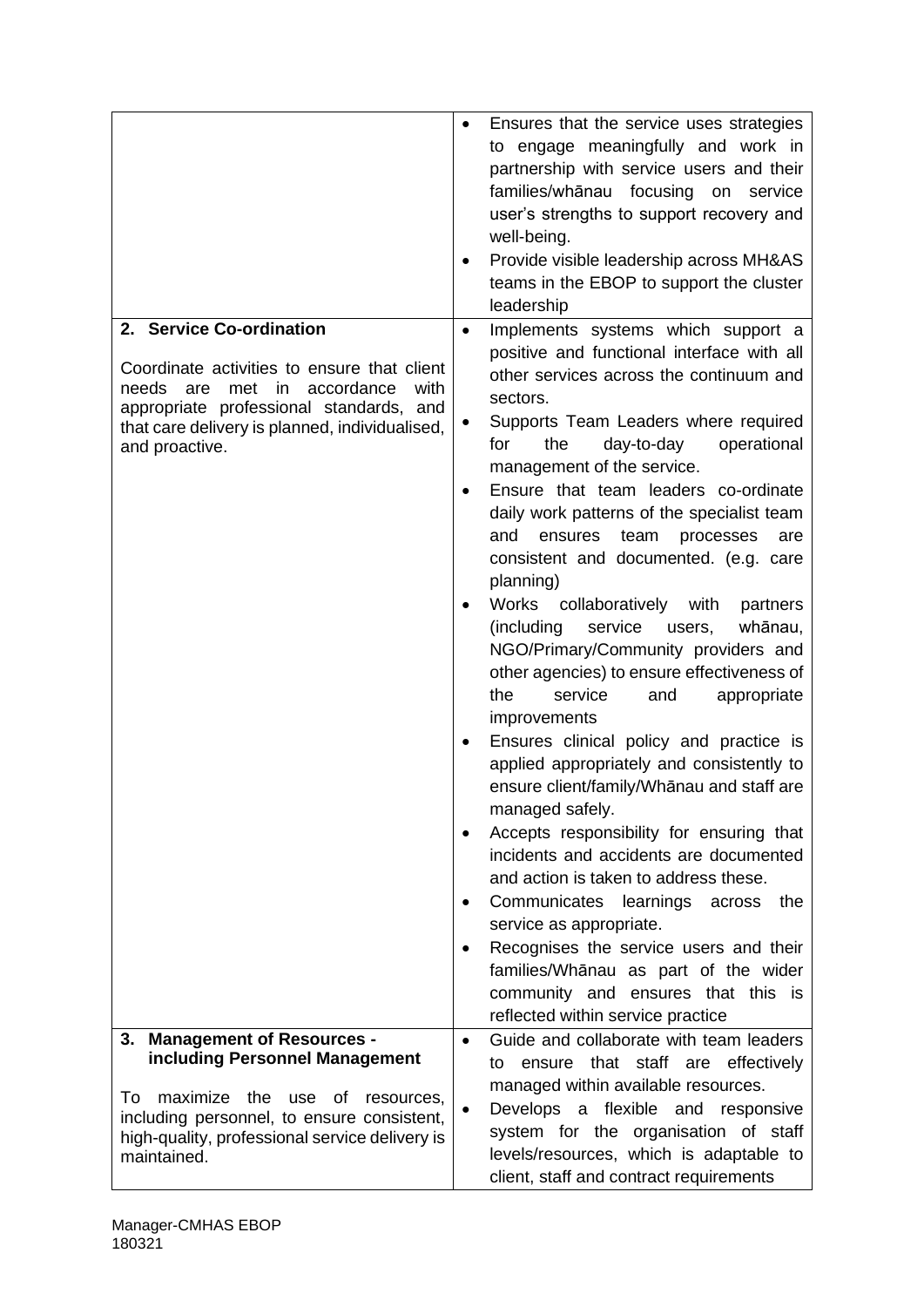|                                            | Works within<br><b>DHBs</b><br>the<br>delegated<br>٠                              |
|--------------------------------------------|-----------------------------------------------------------------------------------|
|                                            | authorities.                                                                      |
|                                            | <b>Ensures</b><br>performance<br>appropriate                                      |
|                                            | management processes are in place                                                 |
|                                            | across the teams and appropriate actions                                          |
|                                            | are taken as required e.g. disciplinary                                           |
|                                            | processes.                                                                        |
|                                            | Takes responsibility together with the                                            |
|                                            | team leaders for the recruitment and                                              |
|                                            | annual performance review of staff in                                             |
|                                            | accordance with agreed HR, financial and                                          |
|                                            | other procedures.                                                                 |
|                                            | Participates in merit assessments, PDRP                                           |
|                                            | and CASP processed as appropriate in                                              |
|                                            | conjunction with professional advisors<br>and team leaders.                       |
|                                            | Works with the Business Leader and                                                |
|                                            | Decision Support Analyst to manage the                                            |
|                                            | resources for the service. Enables team                                           |
|                                            | leaders to manage their team budgets in                                           |
|                                            | line with this                                                                    |
|                                            | Assists with preparation of Annual                                                |
|                                            | <b>Budgets and Capital Expenditure.</b>                                           |
|                                            | Works with team leader/s to ensure that                                           |
|                                            | all staff receive appropriate induction,                                          |
|                                            | supervision,<br>appraisal and<br>training                                         |
|                                            | relevant to their role and responsibilities.                                      |
|                                            | Utilises data and information to track, plan                                      |
|                                            | and pro-actively respond with resources<br>available                              |
| 4. Service Development                     |                                                                                   |
|                                            | Ensures partnership under Te Tiriti o<br>Waitangi is central to equitable service |
| To provide leadership and direction in the | development                                                                       |
| development of the service in line with    | Utilises a continuous quality improvement<br>$\bullet$                            |
| national<br>policy,<br>legislation<br>and  | framework<br>in<br>service<br>development,                                        |
| organisational priorities.                 | promoting the use of data and information                                         |
|                                            | to inform decisions to meet changing                                              |
|                                            | service needs and improved service                                                |
|                                            | delivery.                                                                         |
|                                            | Takes a leadership role in service                                                |
|                                            | development in consultation with the                                              |
|                                            | cluster leadership and team members.                                              |
|                                            | Takes responsibility for the development                                          |
|                                            | implementation<br>of the service<br>and                                           |
|                                            | operational plan in consultation with                                             |
|                                            | appropriate partners                                                              |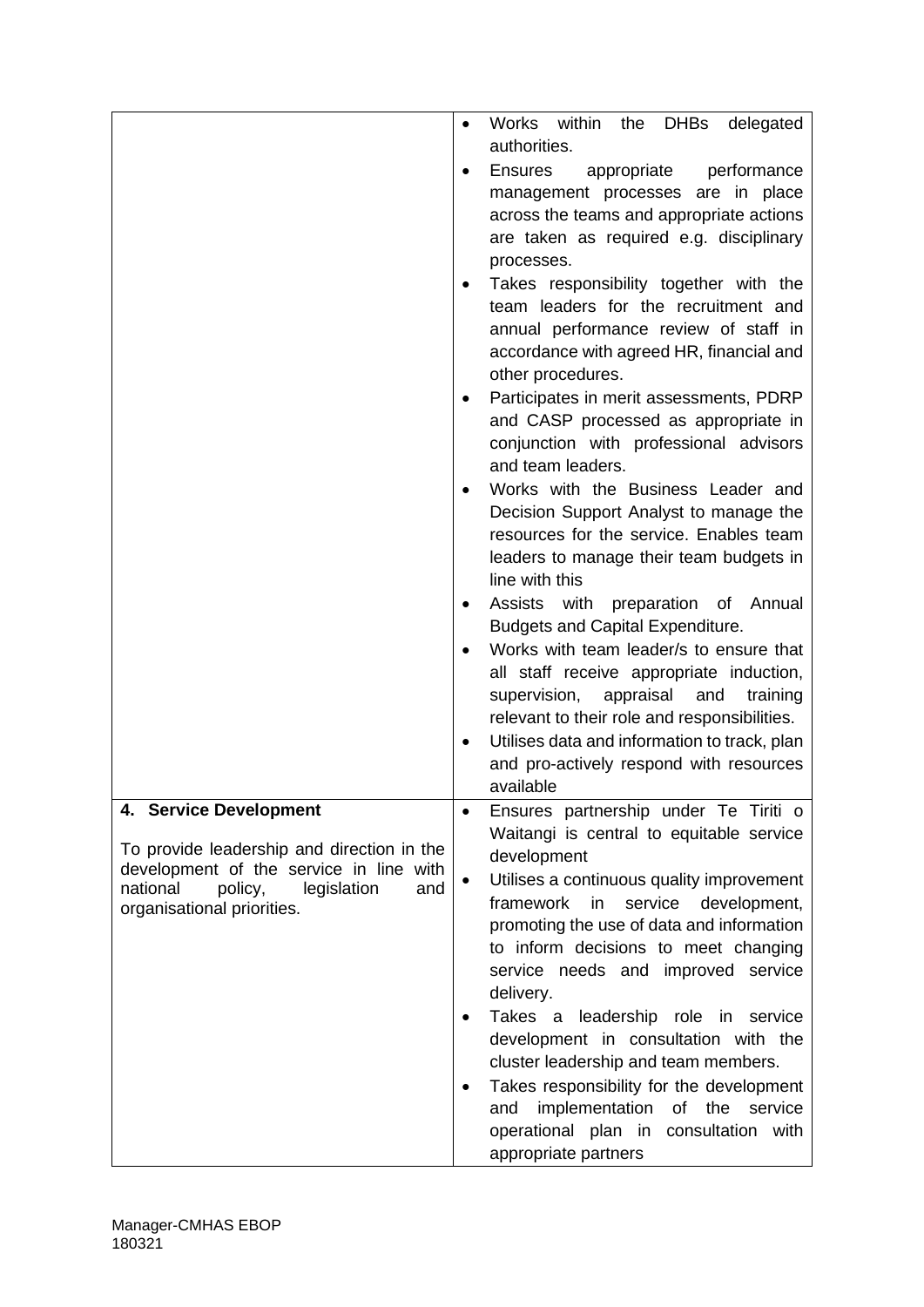|                                                                                                                                                                                        | Contributes<br>the<br>development,<br>to<br>implementation and monitoring of all<br>policies, procedures and systems relating<br>to service delivery.<br>Assists in facilitating team meetings for<br>٠<br>the monitoring of Standards of Care and<br>progress towards service and quality<br>goals.<br>Actively promote service user/whānau<br>involvement in service planning, delivery<br>and review.<br>Ensure that implemented legislation,<br>٠<br>regulations, standards, codes and policies<br>relevant within the service support service<br>users and their families/ Whānau -<br>relevant legislation<br>includes<br>Mental<br>Health (E.g. Compulsory Assessment and<br>Treatment) Act 1992, Privacy Act 1993,<br>Health and Disability Act and the Health<br>Practitioner Competency Assurance Act,<br>AOD Act 1966.)<br>Support the MH&AS Quality and Patient<br>Safety Manager to ensure consistent<br>processes and support for Quality and<br>Patient Safety functions in the Eastern<br>Bay of Plenty e.g. risk, complaint and |
|----------------------------------------------------------------------------------------------------------------------------------------------------------------------------------------|--------------------------------------------------------------------------------------------------------------------------------------------------------------------------------------------------------------------------------------------------------------------------------------------------------------------------------------------------------------------------------------------------------------------------------------------------------------------------------------------------------------------------------------------------------------------------------------------------------------------------------------------------------------------------------------------------------------------------------------------------------------------------------------------------------------------------------------------------------------------------------------------------------------------------------------------------------------------------------------------------------------------------------------------------|
|                                                                                                                                                                                        | hazard management, serious incident<br>reviews etc.                                                                                                                                                                                                                                                                                                                                                                                                                                                                                                                                                                                                                                                                                                                                                                                                                                                                                                                                                                                              |
| 5. Education of Team Members<br>To ensure and demonstrate that all training<br>needs are identified, met and updated with<br>all relevant changes and practices, and<br>within budget. | Ensure a robust orientation programme to<br>the team to augment the MH&AS and<br>organisational orientation. Ensure that<br>team members are set up to achieve well<br>and provide a consistent and positive<br>service.<br>Together<br>with<br>team<br>leaders<br>and<br>professional advisors initiates education<br>programmes, coaching opportunities and<br>performance management processes for<br>team members and students in order to<br>assist them to achieve their potential<br>within an environment of encouragement<br>and support.<br>In conjunction with professional advisors,<br>٠<br>develop in-service education programmes<br>to meet identified learning needs of team<br>members.                                                                                                                                                                                                                                                                                                                                        |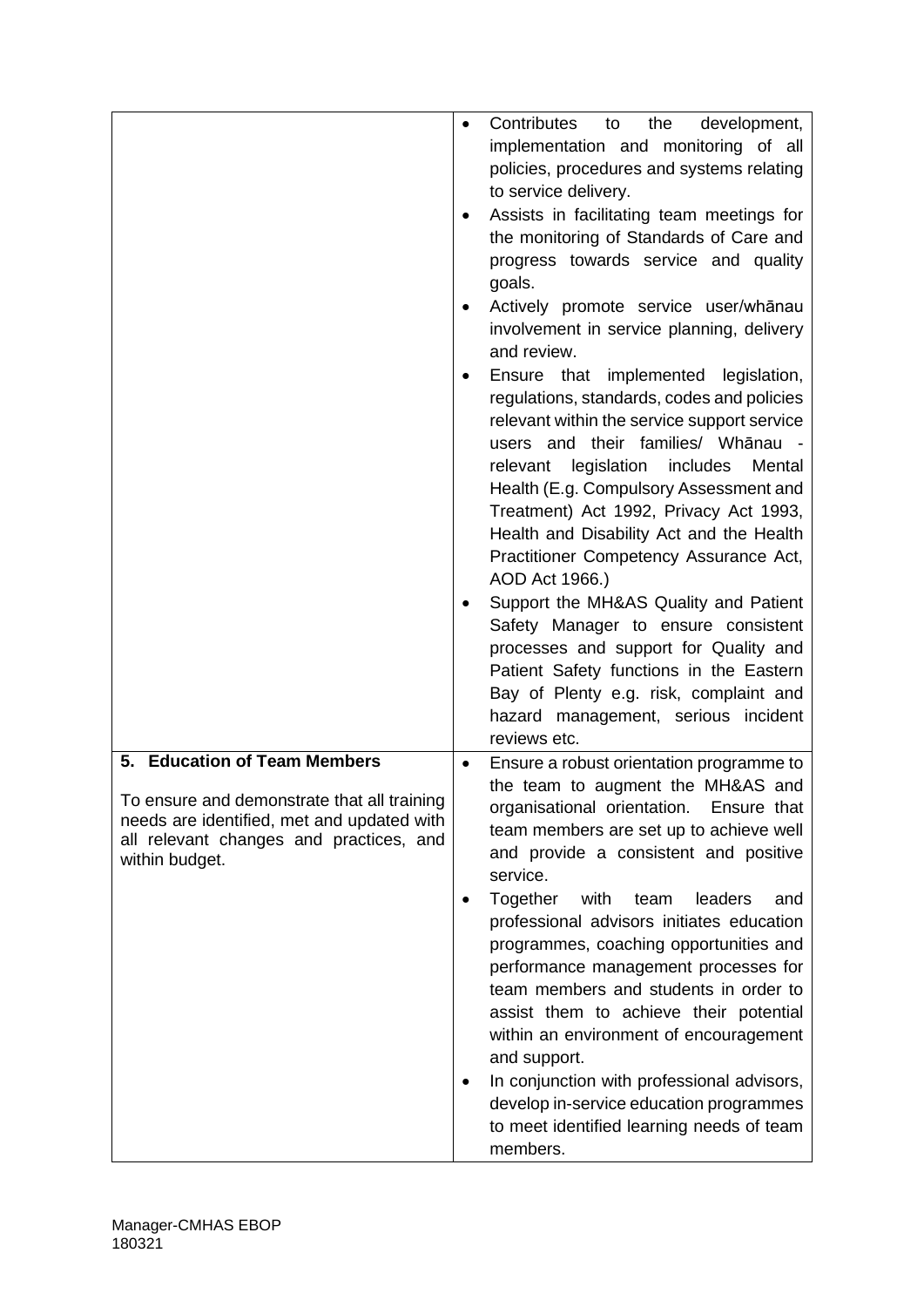|                                                                                                                                                                                                                                                      | Remain informed of developments in<br>employment legislation.<br>Promote coaching and mentoring of team<br>$\bullet$<br>members to achieve their professional<br>potential.<br>Contribute<br>workforce<br>planning<br>to<br>undertaken<br>MH&AS<br>in.<br>to<br>promote<br>employment and continuous improvement<br>for staff in BOPDHB                                                                                                                                                                                                                                                                                                                                                                                                                    |
|------------------------------------------------------------------------------------------------------------------------------------------------------------------------------------------------------------------------------------------------------|------------------------------------------------------------------------------------------------------------------------------------------------------------------------------------------------------------------------------------------------------------------------------------------------------------------------------------------------------------------------------------------------------------------------------------------------------------------------------------------------------------------------------------------------------------------------------------------------------------------------------------------------------------------------------------------------------------------------------------------------------------|
| 6.<br><b>Professional Development</b><br>demonstrate<br>the<br>To<br>and<br>ensure<br>maintenance of professional standards and<br>development in the team, and<br>takes<br>responsibility<br>for<br>maintaining<br>own<br>professional development. | Accepts responsibility for ensuring that<br>$\bullet$<br>practice and conduct meet the standards<br>of professional, ethical and relevant<br>legislative requirements.<br>Ensure annual performance reviews and<br>appropriate development<br>goals<br>are<br>completed with all staff. Ensure systems<br>are in place for regular feedback to staff<br>on throughout the year.<br>Accepts<br>responsibility<br>for<br>own<br>professional development to maintain and<br>develop current clinical and management<br>knowledge base.<br><b>Attends</b><br>relevant<br>training<br>and<br>development courses to ensure personal<br>continuous professional development.<br><b>Promotes</b><br>continuous<br>quality<br>improvement and a learning culture. |

# **Key Relationships**

| <b>Internal</b>                                                                                                                                                                                                                                                                                                                                                                                                                                                            | <b>External</b>                                                                         |
|----------------------------------------------------------------------------------------------------------------------------------------------------------------------------------------------------------------------------------------------------------------------------------------------------------------------------------------------------------------------------------------------------------------------------------------------------------------------------|-----------------------------------------------------------------------------------------|
| <b>Clinical Director, MH&amp;AS</b><br>٠<br><b>Management Team MH&amp;AS</b><br>٠<br>Nurse Leader, MH&AS<br>$\bullet$<br>Allied Health Leader, MH&AS<br>٠<br><b>Professional Advisors</b><br>Senior Medical Officers and<br>Registrars<br>Adult Inpatient service<br><b>MHSOP</b><br>Te Pare o Toi<br>٠<br>Nurse Educators, MH&AS<br>٠<br><b>Consumer and Family Whanau</b><br>$\bullet$<br>Advisors<br>Human Resources<br>$\bullet$<br><b>Quality and Risk Management</b> | External service providers<br>٠<br>NGO's<br>$\bullet$<br>Other government agencies<br>٠ |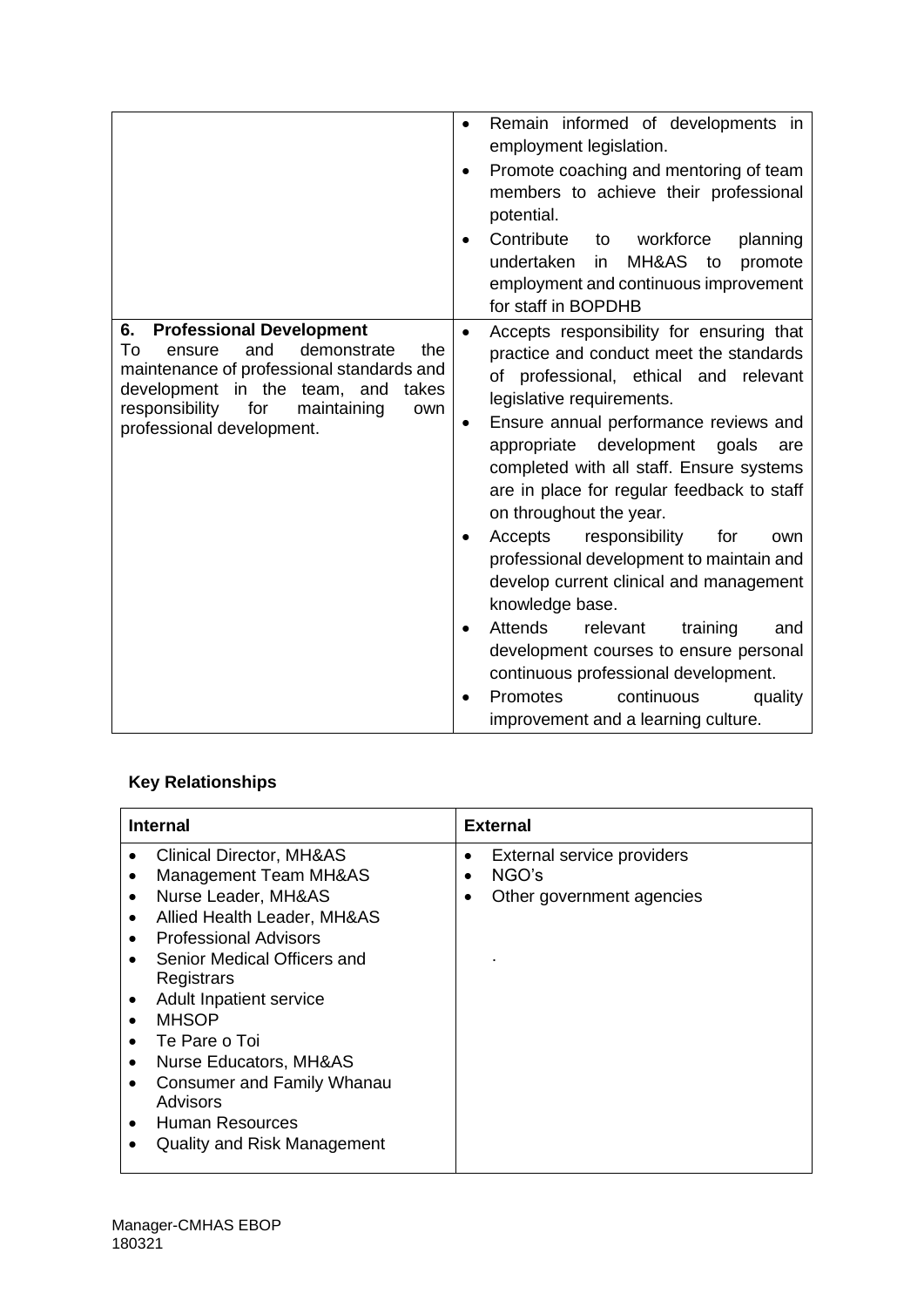### **Success Profile**

| <b>CARE Values - Manaakitanga Who am I?</b>                                                                                                                                                                                                                                                                                                                                                                                                                                                                                                                                                                                                                              | <b>Experience - What have I done?</b>                                                                                                                                                                                                                                                                                                            |
|--------------------------------------------------------------------------------------------------------------------------------------------------------------------------------------------------------------------------------------------------------------------------------------------------------------------------------------------------------------------------------------------------------------------------------------------------------------------------------------------------------------------------------------------------------------------------------------------------------------------------------------------------------------------------|--------------------------------------------------------------------------------------------------------------------------------------------------------------------------------------------------------------------------------------------------------------------------------------------------------------------------------------------------|
| Caring, empathetic, open and<br>supportive<br>Respects each individual, polite and<br>non-judgemental<br>Able to build a rapport, actively listen to<br>show understanding and make a<br>difference<br>An effective communicator, work as a<br>team member, professional, calm,<br>willing and patient focused<br>Share knowledge, develop self and<br>others, will speak up about practice<br>issues and give/receive constructive<br>feedback<br>Involve the team/ patients/ families in<br>decisions<br>Self-aware, consistent, confident,<br>flexible, pay attention to detail and plan<br>ahead                                                                     | Minimum of 3 years of Management/<br>$\bullet$<br>Leadership experience in the field of<br><b>Mental Health or Addictions</b><br><b>Extensive Mental Health Service</b><br>experience                                                                                                                                                            |
| Competencies - What am I capable of?                                                                                                                                                                                                                                                                                                                                                                                                                                                                                                                                                                                                                                     | Knowledge - What do I know?                                                                                                                                                                                                                                                                                                                      |
| Able to demonstrate a commitment to<br>quality<br>Adaptable and embrace change<br>Showing a professional demeanour and<br>high level of personal integrity<br>Well-developed problem solving and<br>critical thinking skills<br>Can utilise well-developed written and<br>verbal communication skills<br>Demonstrating the application of Te Tiriti<br>o Waitangi in practice<br>Providing a culturally safe environment<br>for the team, clients and whānau<br>The ability to prioritise a varied workload<br>- excellent organisational skills<br>Ability to work within a multi-disciplinary<br>team<br>Ability to be curious to understand<br>different perspectives | Registered Nurse or Allied Health with<br>$\bullet$<br>current practising certificate<br>Achieved competent PDRP<br>$\bullet$<br>portfolio/QLP<br>Computer competent<br>٠<br>Relevant postgraduate diploma working<br>towards Masters qualification<br>Knowledge and understanding of<br>research findings to support evidence<br>based practice |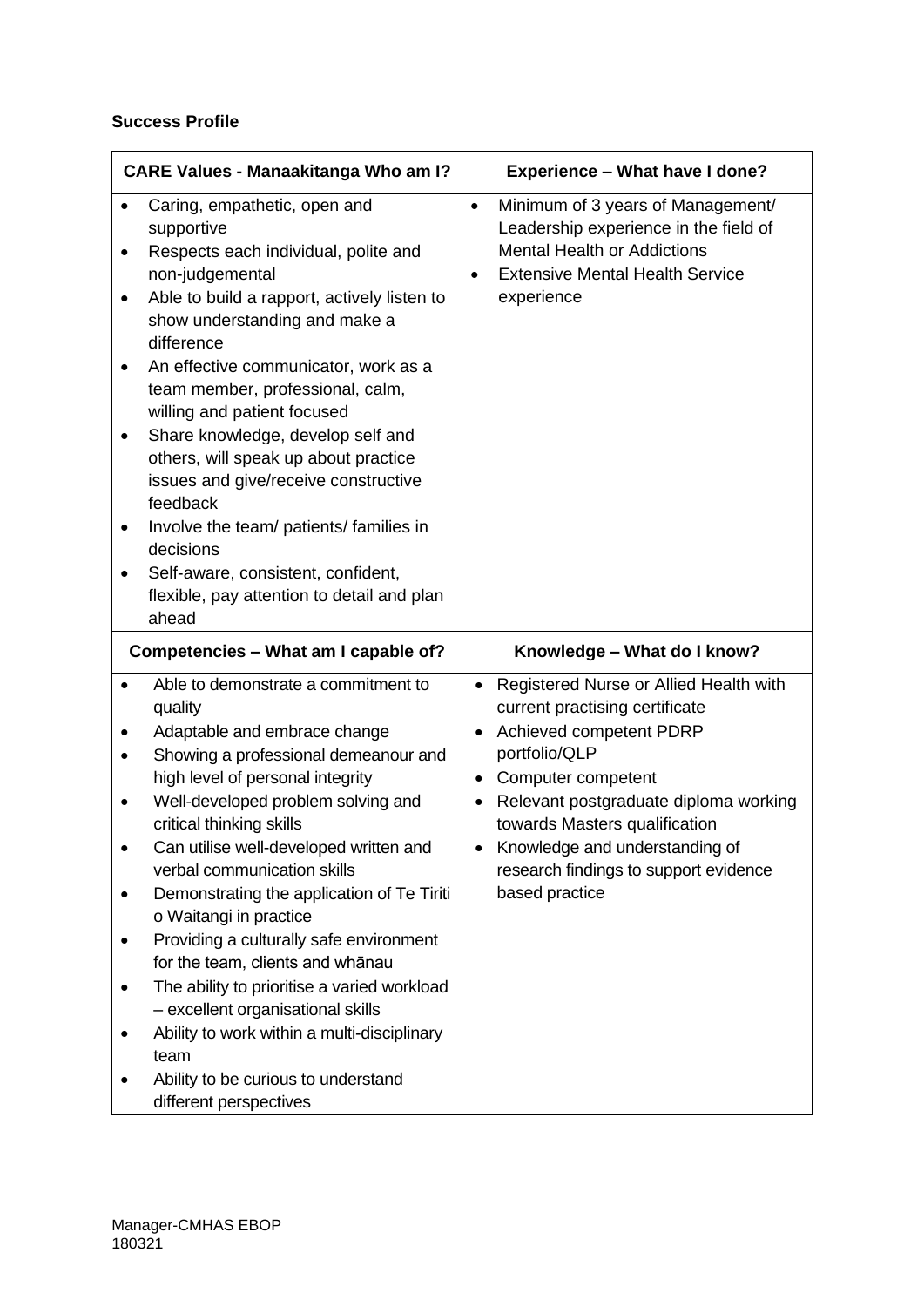You agree to demonstrate flexibility and a willingness to perform a variety of tasks to promote and support BOPDHB initiatives.

You are required to meet the Health and Safety at Work Act 2015 requirements as set out in the BOPDHB Health and Safety policies and protocols. This includes completing successfully any health and safety training provided by the BOPDHB.

You are required to maintain a standard of health which will allow for the performance of all duties and functions of the position. All BOPDHB sites are smokefree environments.

#### **Health Practitioners Competence Assurance Act 2003**

- 1. You are required to maintain your current competency based practicing certificate.
- 2. You must notify your Manager of any changes to scope or conditions on practice (determined by Regulatory Authority).
- 3. You must complete the requirements of any competency programme.
- 4. You must notify your employer of concerns relating to the risk of harm to the public of another health practitioner practicing below the required standard of competence.
- 5. Know the provisions of the HPCAA as the governing legislation.

#### **Vulnerable Children Act 2014**

Due to this position having contact with children and the BOPDHB's commitment to child protection, you will be subject to 'safety checks' under the Vulnerable Children Act at the time of hire and thereafter as per the relevant legislation.

#### **Position Holders Declaration**

I certify that I have read, understand, and agree to this position description.

**Name:** \_\_\_\_\_\_\_\_\_\_\_\_\_\_\_\_\_\_\_\_\_\_\_\_\_\_\_\_\_\_\_\_\_\_\_\_\_\_\_\_\_\_\_\_\_\_\_\_\_\_\_\_\_\_\_\_\_\_\_\_\_\_

Signature:

**Date:** \_\_\_\_\_\_\_\_\_\_\_\_\_\_\_\_\_\_\_\_\_\_\_\_\_\_\_\_\_\_\_\_\_\_\_\_\_\_\_\_\_\_\_\_\_\_\_\_\_\_\_\_\_\_\_\_\_\_\_\_\_\_